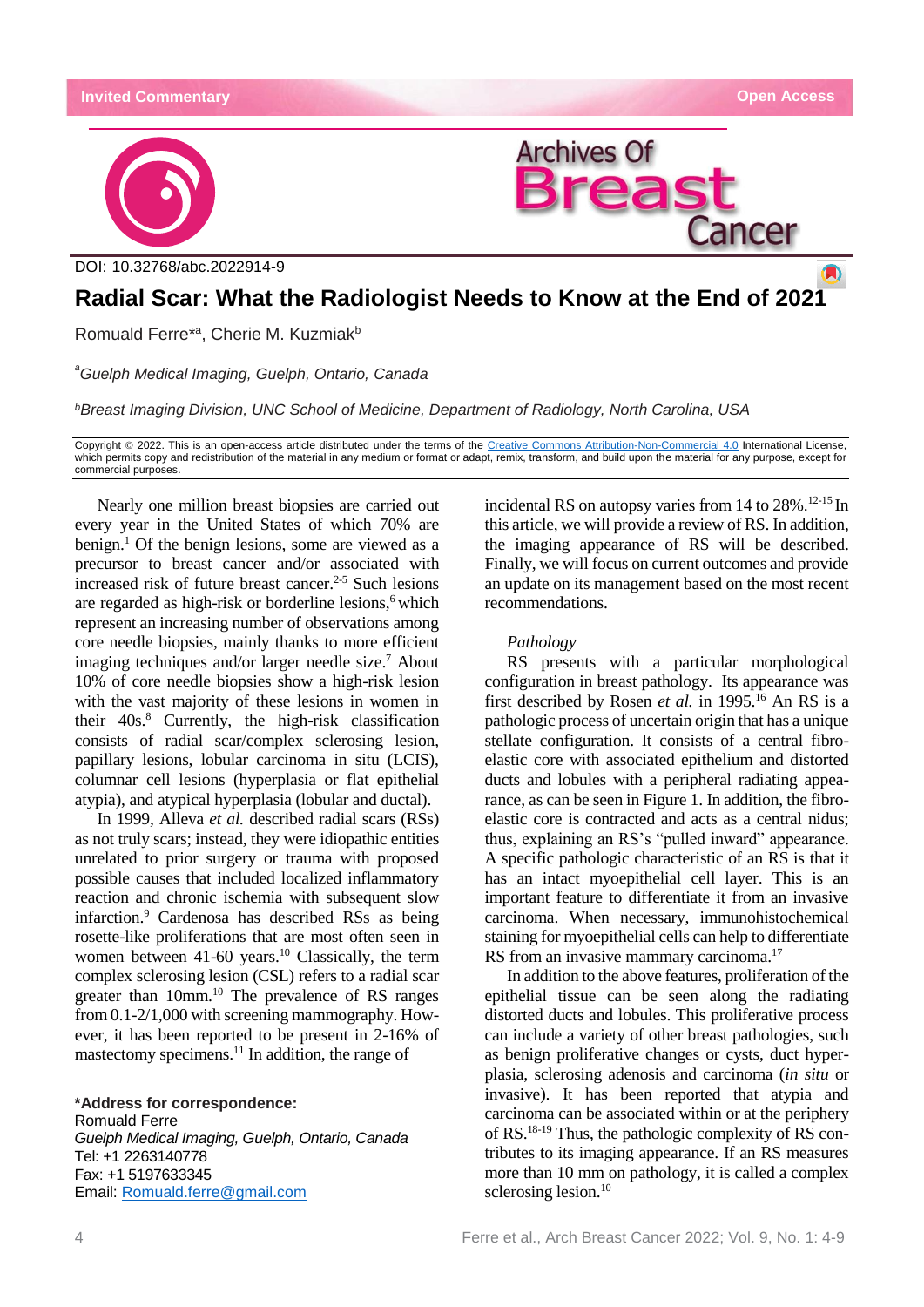

**Figure 1.** Pathologic specimen of a radial scar demonstrating its fibroelastotic core (arrow) with entrapped ducts and surrounding radiating ducts and lobules, hematoxylin & esoin (x40)

# *Mammogram*

In 2001, Tabar *et al*. were the first to establish specific mammographic characteristics of an RS.<sup>20</sup> Their criteria are listed below:

- 1. Variable appearance in different views
- 2. No solid dense central nidus
- 3. A specific spiculated pattern with very long and thin spicules
- 4. "Black star" appearance, i.e., simultaneous presence of linear tissue structures contrary to the white star appearance seen in cancers
- 5. No dermal reactions, i.e., no skin thickening or skin retraction
- 6. Discordance between clinical and radio-graphic appearance, i.e., there is often a discrepancy between the absence of clinical findings and its extensive mammographic appearance

The imaging characteristic of an RS is more commonly known today as architectural distortion (AD), as seen in Figure 2. AD is defined as distortion of the breast parenchymal normal architecture without a definable mass visible.<sup>21</sup> It has been reported that up to 86% of the cases presenting as AD (black star) represent an RS.<sup>11</sup> Other benign lesions that can present as AD include post-procedural scar [surgical excision, prior biopsy, reduction], proliferative fibrocystic changes, and fat necrosis. However, an RS can have the same mammographic characteristics as malignancy.<sup>22</sup> The most frequent malignant lesion to present as AD is invasive ductal carcinoma followed by invasive lobular carcinoma, 65% and 21% of the cases, respectively.<sup>11</sup>

The presence of calcifications is not uncommon



**Figure 2.** Architectural distortion seen on left CC spot compression mammogram (arrow). Biopsy was performed under stereotactic guidance and yielded RS

with an RS. The calcifications may correspond to one of the benign proliferative changes that coexist with RS. However, the calcifications are nonspecific and cannot help to differentiate a benign from a malignant process on imaging alone. In some rare cases, RS has been reported to present as calcifications only on mammogram.<sup>17</sup>

Compared to conventional mammography (2D), digital breast tomosynthesis (3D) has increased the detection of AD, as illustrated in Figure 3. In the study by Bahl *et al*., AD was more commonly detected in the 3D group than in the 2D group (0.14% [274/202,438 examinations] vs. 0.07% [121/166,661 examinations];  $P<0.001$ ).<sup>23</sup> The positive predictive value of malignancy for AD was significantly lower in the 3D group than in the 2D (50.7% [139/274 cases] vs 73.6% [89/121 cases]; P<0.001). In addition, RS was the most common non-malignant finding in both groups, but it was more common in the 3D group (33.2% [91/274] vs 11.6% [14/121]; P<0.001). 23

#### *Ultrasound*

The most common ultrasound imaging characteristic of an RS is a hypoechoic, irregular mass with indistinct margins, <sup>17</sup> as can be seen in Figure 4. Posterior acoustic shadowing can also be seen with this breast lesion. Sonographically, an RS less often presents as a round or oval mass with circumscribed margins.<sup>24</sup> Also, there may be no ultrasound finding to correspond to the mammographically detected AD. In the study by Cawson *et al*. where 75 RSs and 75 invasive breast carcinomas mammography were detected, only 58 (77%) RSs and 73 (97%) malignancies had an ultrasound correlate.<sup>24</sup>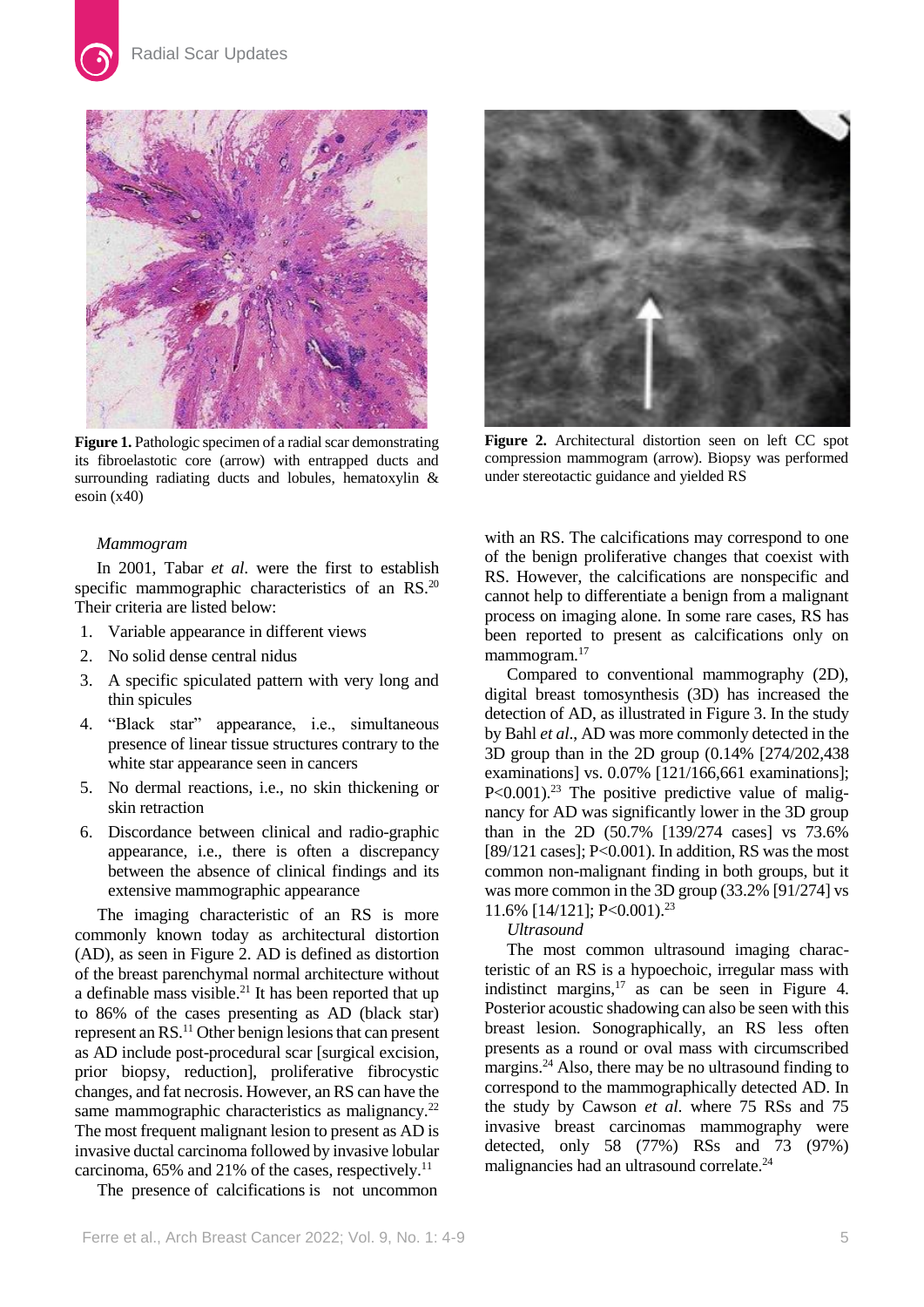

**Figure 3.** Tomosynthesis-only detected architectural distortion on a screening mammogram in a 55-year old, female patient. 3A) Right CC full-field 2D mammogram enlarged image shows no significant abnormality. 3B) A right CC tomosynthesis image demonstrates architectural distortion (arrow) in central aspect of the breast, posterior depth. 3C) Enlarged image of 3B. The AD had no US correlate. Biopsy was performed under stereotactic guidance and yielded an RS

# *MRI*

On MRI, an RS can appear as non-mass or mass enhancement, as Figure 5 shows. In one study, the authors reported that 63% of their RS cases demonstrated non-mass enhancement with focal distribution, heterogeneous enhancement and a type 3 washout pattern.<sup>25</sup> In the same study,  $33\%$  of the RS cases were reported to be an irregular mass. The masses were irregular in shape and margin with heterogeneous enhancement.<sup>25</sup> In another study, the authors reported heterogeneity of the morphologic features and kinetic patterns of RSs and explained these imaging findings by the variability of pathology.<sup>26</sup> The MR characteristics of RS can mimic an invasive malignancy.<sup>30</sup> In addition, not all RSs may enhance. Linda *et al.* demonstrated that of their 31 pathologically proven RSs, only 22 (71%) had a correlate on MRI.<sup>26</sup> In a recent study, Alsharif *et al*. reported that 27 of their 30 (90%) RSs were visible on  $\overline{MRI}$ <sup>25</sup>

# *Risk of upgrade*

There are multiple publications that have assessed the radiologic and pathologic correlation of RS diagnosed on core needle biopsy with an upgrade to malignancy (invasive carcinoma or DCIS) on surgical specimen. The reported upgrade rates vary from 0 to 45%.27-33

In a recent large meta-analysis study consisting of 43 studies that included 3,163 RSs with surgical outcomes, 6.86% (217/3,163) of the RS cases were upgraded malignancy. Of those malignant cases, 2.2% (71/3163) were invasive mammary carcinomas and 4.6% (144/3,163) were DCIS.<sup>33</sup> In addition, the study

reported that the likelihood of upgrade was inversely proportional to the size of the biopsy needle.<sup>33</sup> There was a five times higher upgrade for an RS without atypia with a 14-gauge needle core biopsy (NCB) versus vacuum assisted breast biopsy (VAB) with an 8–11-gauge needle core biopsy. In addition, there was a 55% higher upgrade to cancer for an RS with atypia (28% upgrade rate with 14G NCB versus 18% VAB 8- 11G biopsies). Lourenco *et al*. also reported an upgrade rate of 23.1% (3/13) for RSs diagnosed on MRI-guided core biopsy. 34



**Figure 4.** Ultrasound image of a RS demonstrating a 1.5cm, irregular, hypoechoic mass with posterior shadowing (arrow)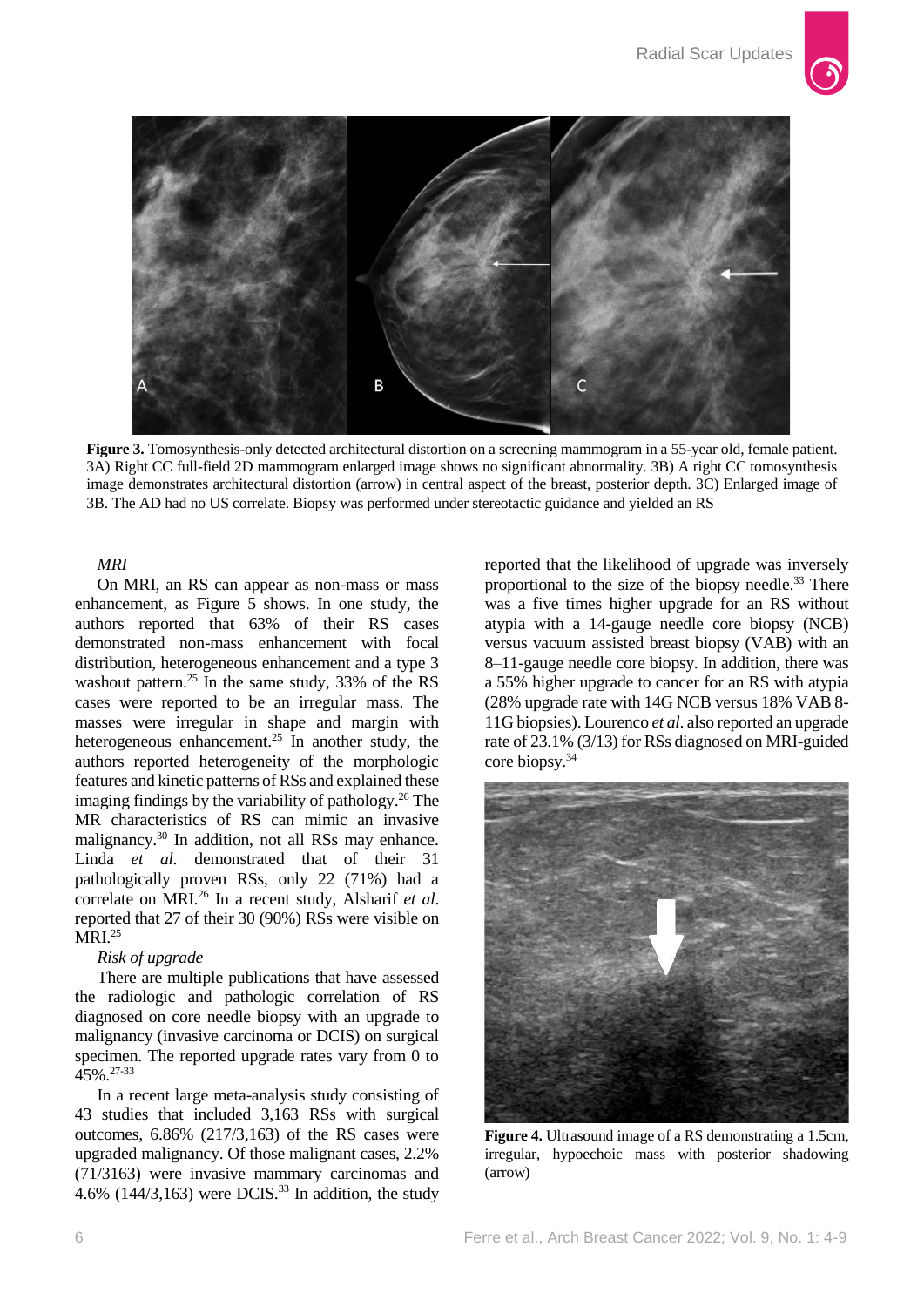

**Figure 5.** MRI of a radial scar. Sagittal, post-contrast, T1-fat suppressed image shows a 1.5cm, irregular, enhancing mass (arrow) involving the central/inferior aspect of the breast, middle depth.

#### *Breast cancer risk*

An RS is often found in association with other highrisk lesions as part of the proliferative breast tissue spectrum. These latter associated lesions may predispose the patient to an increased risk of developing breast carcinoma. However, an RS does not appear to increase the risk of future development of breast carcinoma, except the risk related to an associated high-risk lesion.<sup>17</sup> In a prospective study, Bunting *et al.* analyzed 149 women with a biopsy proved RS without atypia.<sup>35</sup> The mean age of the patients was 52.4 years with a follow up ranging from 9 to 216 months (median 68 months). In their study, five patients developed subsequent carcinoma reaching

# **REFERENCES**

- 1. Gutwein L, Gang DN, Liu H. Utilization of minimally invasive breast biopsy for the evaluation of suspicious breast lesions. *Am J Surg* 2011; 202:127–132. doi: [10.1016/j.amjsurg.2010.09.005.](https://doi.org/10.1016/j.amjsurg.2010.09.005)
- 2. Allred DC, Mohsin SK, Fuqua SA. Histological and biological evolution of human premalignant breast disease. *Endocr Relat Cancer* 2001; 8:47–61. doi: [10.1677/erc.0.0080047.](https://doi.org/10.1677/erc.0.0080047)

an incidence of breast carcinoma development of 0.84% per year. This was considered to be equivalent to the relative risk of the average population. They considered patients with a previous history of RS should undergo routine mammography but did not advocate further close follow-up.

An RS diagnosis does not appear to represent an increased risk of breast cancer unlike atypical ductal hyperplasia (ADH), atypical lobular neoplasia (ALH) and classic type lobular carcinoma in situ (LCIS).<sup>17</sup> For example, ALH and LCIS both increase the risk of developing a future breast cancer at a rate of 2% per year for LCIS and 4-5 times the risk for patients diagnosed with ALH.<sup>6</sup> Thus, an RS represents a nondirect precursor in the oncogenesis pathway without increasing the risk of developing breast cancer contrary to other classified high-risk lesions.

*Management*

The management of an RS diagnosed on imageguided needle core biopsy remains controversial. Until recently, RSs have been surgically excised in large part due to the upgrade rates of malignancy. However, observations could be appropriate in the scenario when an RS without atypia is diagnosed with VAB and in the absence of any additional surgical indication.36-37 In addition, clinical follow up may be sufficient if an RS is less than one centimeter in size, well sampled and with radiology-pathology concordance.<sup>17</sup>

# **CONCLUSION**

A radial scar is a non-obligate precursor to breast cancer that most commonly presents as architectural distortion on mammography. With the clinical implementation of digital breast tomosynthesis, these lesions are detected more frequently. Although needle core biopsy is still needed for a diagnosis, its management paradigm continues to evolve. Consequently, it is important for the radiologist to understand its pathology, imaging characteristics and radiologic-pathologic correlations.

# **CONFLICT OF INTEREST**

Both authors declare they have no commercial or financial conflicts of interest and any funding sources related to this publication.

- 3. Hartmann LC, Radisky DC, Frost MH. Understanding the premalignant potential of atypical hyperplasia through its natural history: a longitudinal cohort study. *Cancer Prev Res (Phila)*  2014; 7:211–217. doi: [10.1158/1940-6207.CAPR-](https://doi.org/10.1158/1940-6207.capr-13-0222)[13-0222.](https://doi.org/10.1158/1940-6207.capr-13-0222)
- 4. Bombonati AS, Groi DC. The molecular pathology of breast cancer progression. *J Pathol* 2011; 223:307–317. doi: [10.1002/path.2808.](https://doi.org/10.1002/path.2808)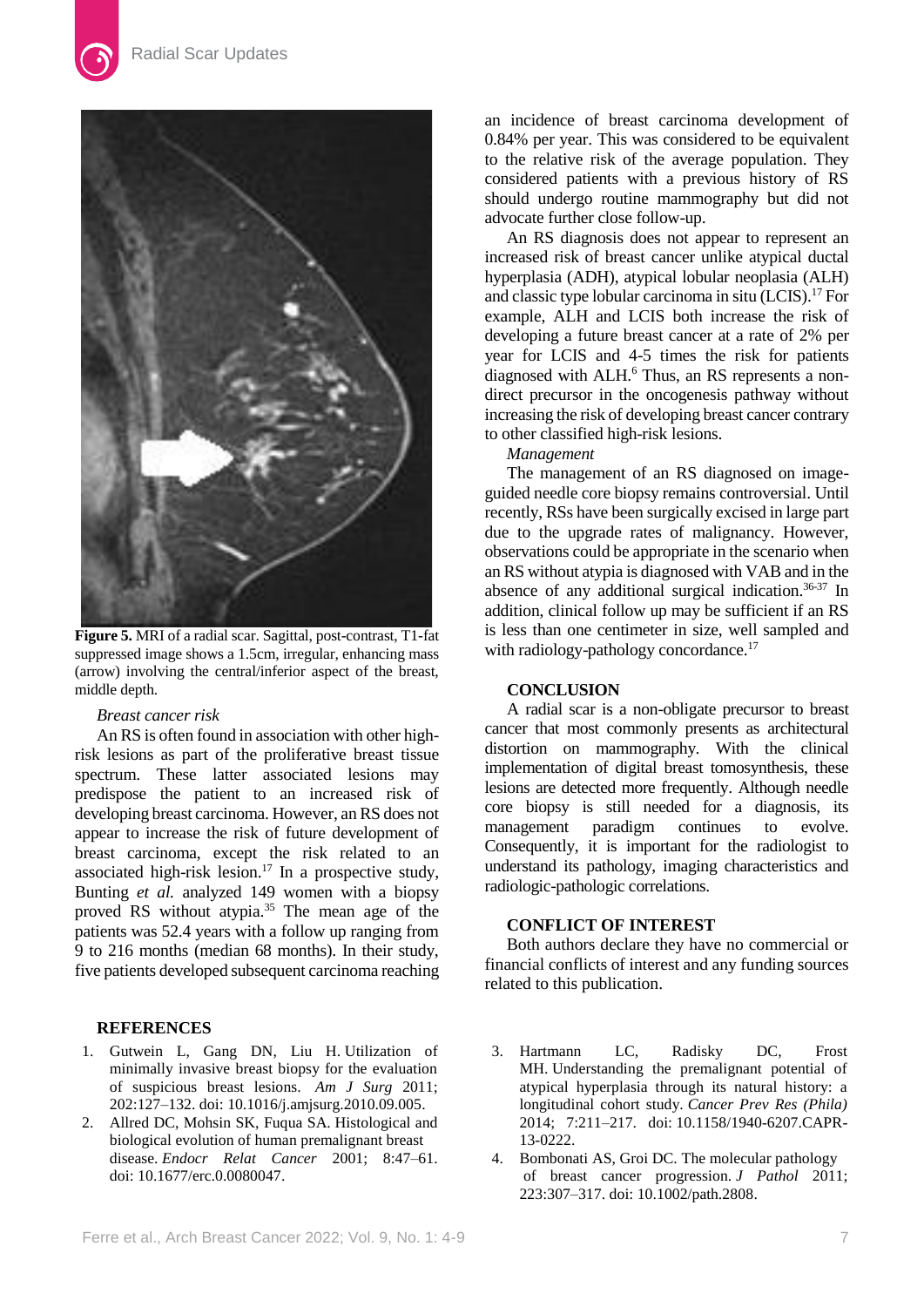

- 5. Hartmann LC, Degnim AC, Santen RJ. Atypical hyperplasia of the breast—risk assessment and management options. *N Engl J Med* 2015; 372:78– 89. doi: [10.1056/NEJMsr1407164.](https://doi.org/10.1056/nejmsr1407164)
- 6. Thomas PS. Diagnosis and Management of High-Risk Breast Lesions. *J Natl Compr Canc Netw* 2018; 16(11):1391-6. doi[: 10.6004/jnccn.2018.7099.](https://doi.org/10.6004/jnccn.2018.7099)
- 7. Lavoué V, Bertel C, Tas P, Bendavid C, et al. Atypical epithelial hyperplasia of the breast: current state of knowledge and clinical practice. *J Gynecol Obstet Biol Reprod* 2010;39(1):11-24. doi: [10.1016/j.jgyn.2009.09.007.](https://doi.org/10.1016/j.jgyn.2009.09.007)
- 8. Mooney KL, Bassett LW, Apple SK. Upgrade rates of high-risk breast lesions diagnosed on core needle biopsy: a single-institution experience and literature review. *Mod Pathol.* 2016;29(12):1471-1484. doi: 10.1038/ [modpathol.2016.127.](https://doi.org/10.1038/modpathol.2016.127)
- 9. Alleva DQ, Smetherman DH, Farr GH Jr, Cederbom GJ. Radial scar of the breast: radiologic-pathologic correlation in 22 cases. Radiographics. 1999;19 Spec No:S27-35; discussion S36-7. doi: 10.1148/radiographics .19.suppl\_1.g99oc05s27.
- 10. Cardeñosa G. Clinical breast imaging, a patient focused teaching file. Lippincott Williams & Wilkins. (2006) ISBN:0781762677. Available at: [http://www.osumcradiology.org/resources/Supplime](http://www.osumcradiology.org/resources/Supplimental-Books/Clinical-Breast-Imaging-A-Patient-Focused-Teaching-File.pdf) [ntal-Books/Clinical-Breast-Imaging-A-Patient-](http://www.osumcradiology.org/resources/Supplimental-Books/Clinical-Breast-Imaging-A-Patient-Focused-Teaching-File.pdf)[Focused-Teaching-File.pdf](http://www.osumcradiology.org/resources/Supplimental-Books/Clinical-Breast-Imaging-A-Patient-Focused-Teaching-File.pdf)
- 11. Radiology review manual by Wolgang Dalnhert, 7<sup>th</sup> edition, Published by Lippincott Williams and Wilkins, Paper back. doi: Not Available
- 12. Wellings SR, Alpers CE. Subgross pathologic features and incidence of radial scars in the breast. Hum Pathol. 1984 ;15(5):475-9. doi: 10.1016/s0046- 8177(84)80083-0.
- 13. Nielsen M, Christensen L, Andersen J. Radial scars in women with breast cancer. Cancer. 1987 1;59(5):1019-25. doi: 10.1002/1097- 0142(19870301)59:5<1019::aidcncr2820590528>3.0.co;2-n.
- 14. Nielsen M, Jensen J, Andersen JA. An autopsy study of radial scar in the female breast. Histopathology. 1985 Mar;9(3):287-95. doi: 10.1111/j.1365- 2559.1985.tb02446.x.
- 15. Anderson TJ, Battersby S. Radial scars of benign and malignant breasts: comparative features and significance. J Pathol. 1985;147(1):23-32. doi: 10.1002/path.1711470104.
- 16. Rosen's breast pathology Philadelphia, Pa: Lippincott-Raven, 1996. doi: Not Available
- 17. Cohen MA, Newell MS. Radial Scars of the Breast Encountered at Core Biopsy: Review of Histologic, Imaging, and Management Considerations. AJR Am J Roentgenol. 2017;209(5):1168-1177. doi: 10.2214/AJR. 17.18156.
- 18. Sloane JP, Mayers MM. Carcinoma and atypical hyperplasia in radial scars and complex sclerosing lesions: importance of lesion size and patient age. Histopathology. 1993;23(3): 225-31. doi: 10.1111/j.1365-2559.1993. tb01194.x.
- 19. Fasih T, Jain M, Shrimankar J, Staunton M, Hubbard J, Griffith CD. All radial scars/complex sclerosing lesions seen on breast screening mammograms should be excised. Eur J Surg Oncol. 2005;31(10):1125-8. doi: 10.1016/j.ejso.2005.04.004.
- 20. Tabar L, Dean P. Teaching atlas of mammography, 3rd ed. Stuttgart, Germany: Thieme, 2001:93–147. doi: Not Available
- 21. D'Orsi, C.J., Sickles, E.A., Mendelson, E.B., Morris E.A., et al. (2013) ACR BI-RADS Atlas, Breast Imaging Reporting and Data System. American College of Radiology, Reston, VA. doi: Not Available
- 22. Franquet T, De Miguel C, Cozcolluela R, Donoso L. Spiculated lesions of the breast: mammographicpathologic correlation. Radiographics. 1993;13(4):841-52. doi: 10.1148/radiographics.13.4.8356272.
- 23. Bahl M, Lamb LR, Lehman CD. Pathologic Outcomes of Architectural Distortion on Digital 2D Versus Tomosynthesis Mammography. AJR Am J Roentgenol. 2017;209(5):1162-1167. doi: 10.2214/AJR.17.17979.
- 24. Cawson JN. Can sonography be used to help differentiate between radial scars and breast cancers? Breast. 2005;14(5):352-9. doi: 10.1016/j.breast.2005.01.003.Epub 2005 Apr 25.
- 25. Alsharif S, Aldis A, Subahi A, El Khoury M, Mesurolle B. Breast MRI Does Not Help Differentiating Radial Scar With and Without Associated Atypia or Malignancy. Can Assoc Radiol J. 2020;10:846537120930360. doi: 10.1177/0846537120930360.
- 26. Linda A, Zuiani C, Furlan A, Lorenzon M, Londero V, Girometti R, Bazzocchi M. Nonsurgical management of high-risk lesions diagnosed at core needle biopsy: can malignancy be ruled out safely with breast MRI? AJR Am J Roentgenol. 2012;198(2):272-80. doi: 10.2214/AJR.11.7040.
- 27. Conlon N, D'Arcy C, Kaplan JB, Bowser ZL, Cordero A, Brogi E, Corben AD. Radial Scar at Image-guided Needle Biopsy: Is Excision Necessary? Am J Surg Pathol. 2015;39(6):779-85. doi: 10.1097/PAS.0000000 000000393.
- 28. Dominguez A, Durando M, Mariscotti G, Angelino F, Castellano I, Bergamasco L, Bianchi CC, Fonio P, Gandini G. Breast cancer risk associated with the diagnosis of a microhistological radial scar (RS): retrospective analysis in 10 years of experience. Radiol Med. 2015;120(4):377-85. doi: 10.1007/s11 547-014-0456-2.
- 29. Falomo E, Adejumo C, Carson KA, Harvey S, Mullen L, Myers K. Variability in the Management Recommendations Given for High-risk Breast Lesions Detected on Image-guided Core Needle Biopsy at U.S. Academic Institutions. Curr Probl Diagn Radiol. 2019;48(5):462-466. doi: 10.1067/j.cpradiol. 2018.06.004.
- 30. Jacobs TW, Byrne C, Colditz G, Connolly JL, Schnitt SJ. Radial scars in benign breast-biopsy specimens